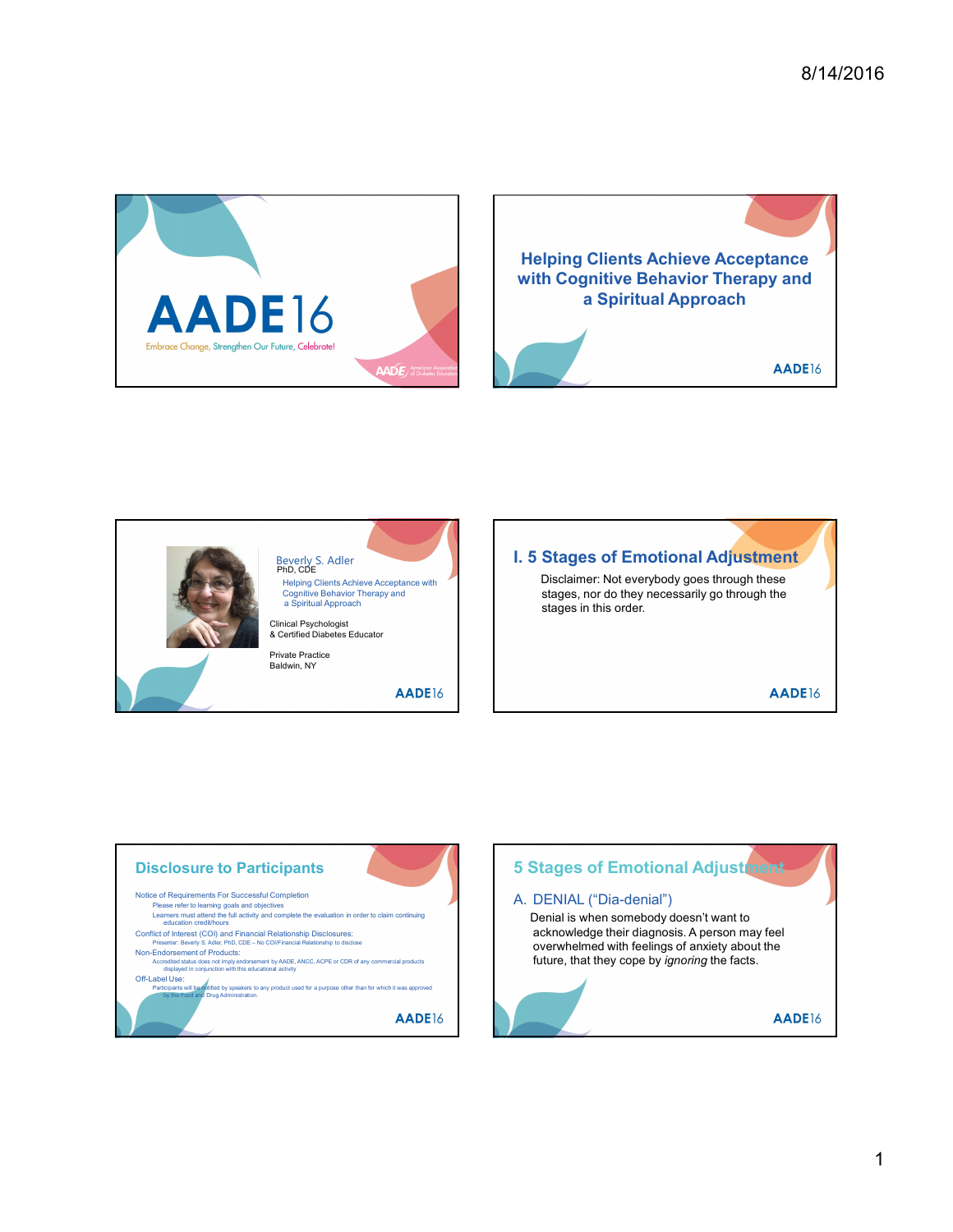5 Stages of Emotional Adjustment Is this your client? "Debbie Denial" How can "ostrich policy" help?

AADE16





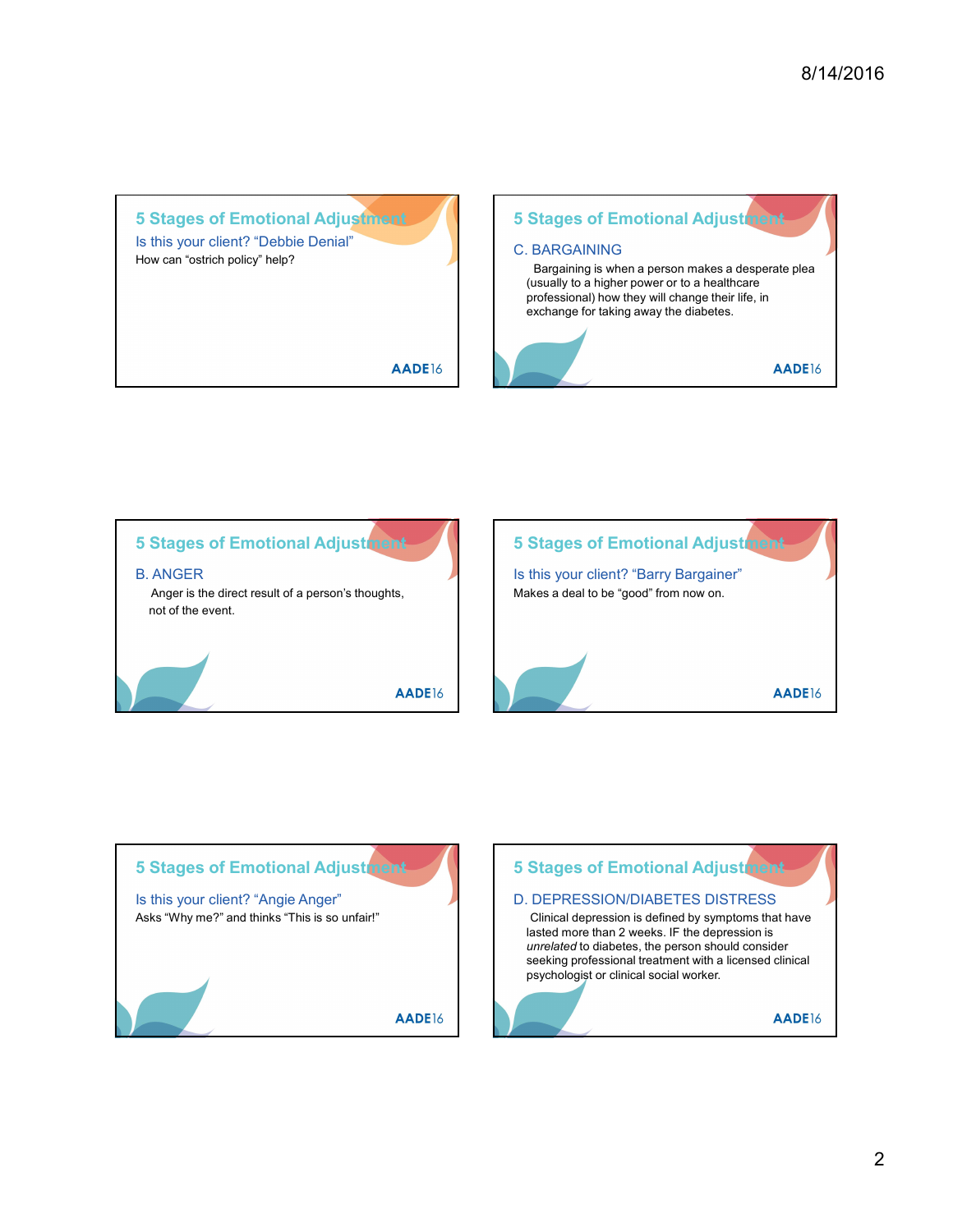









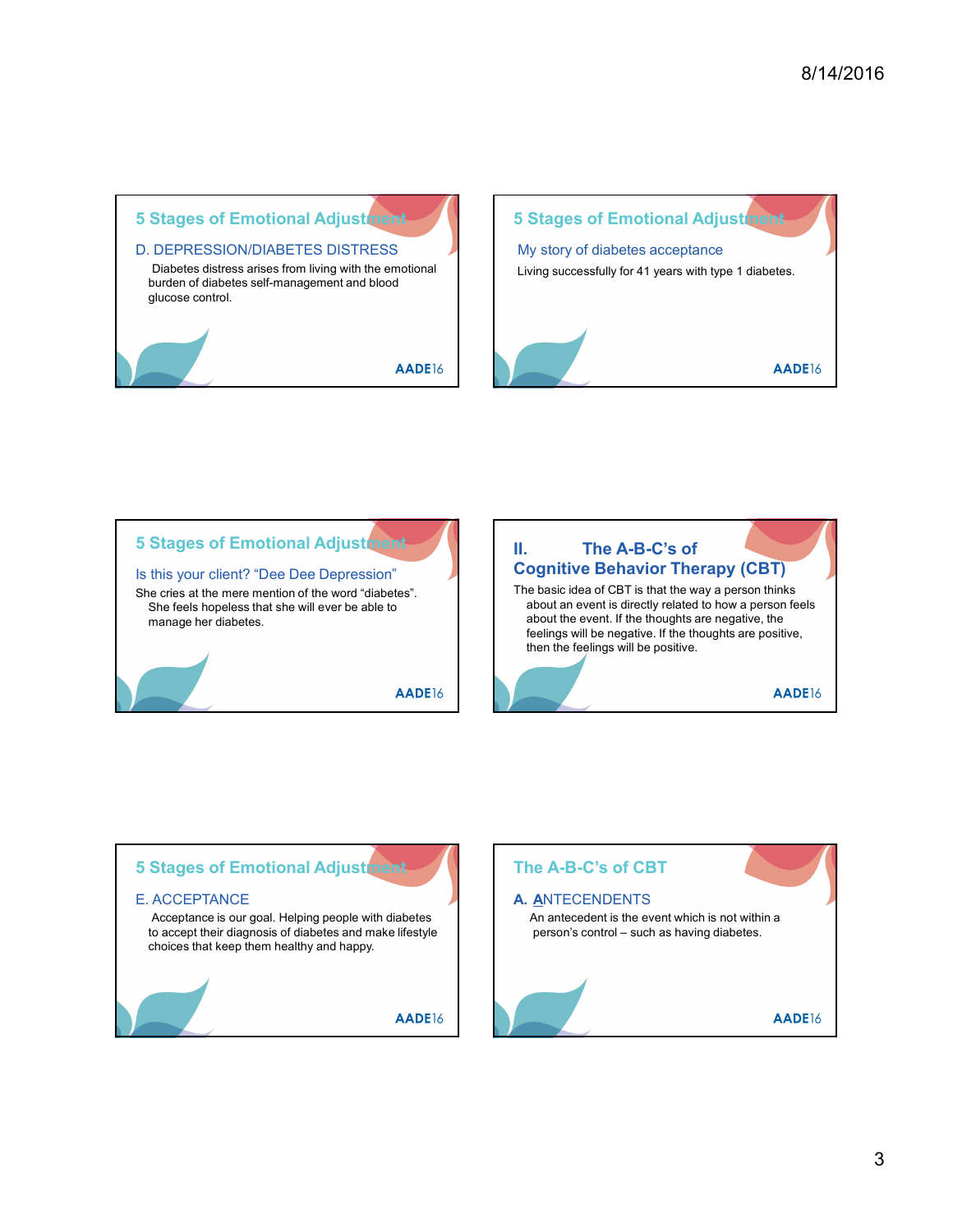